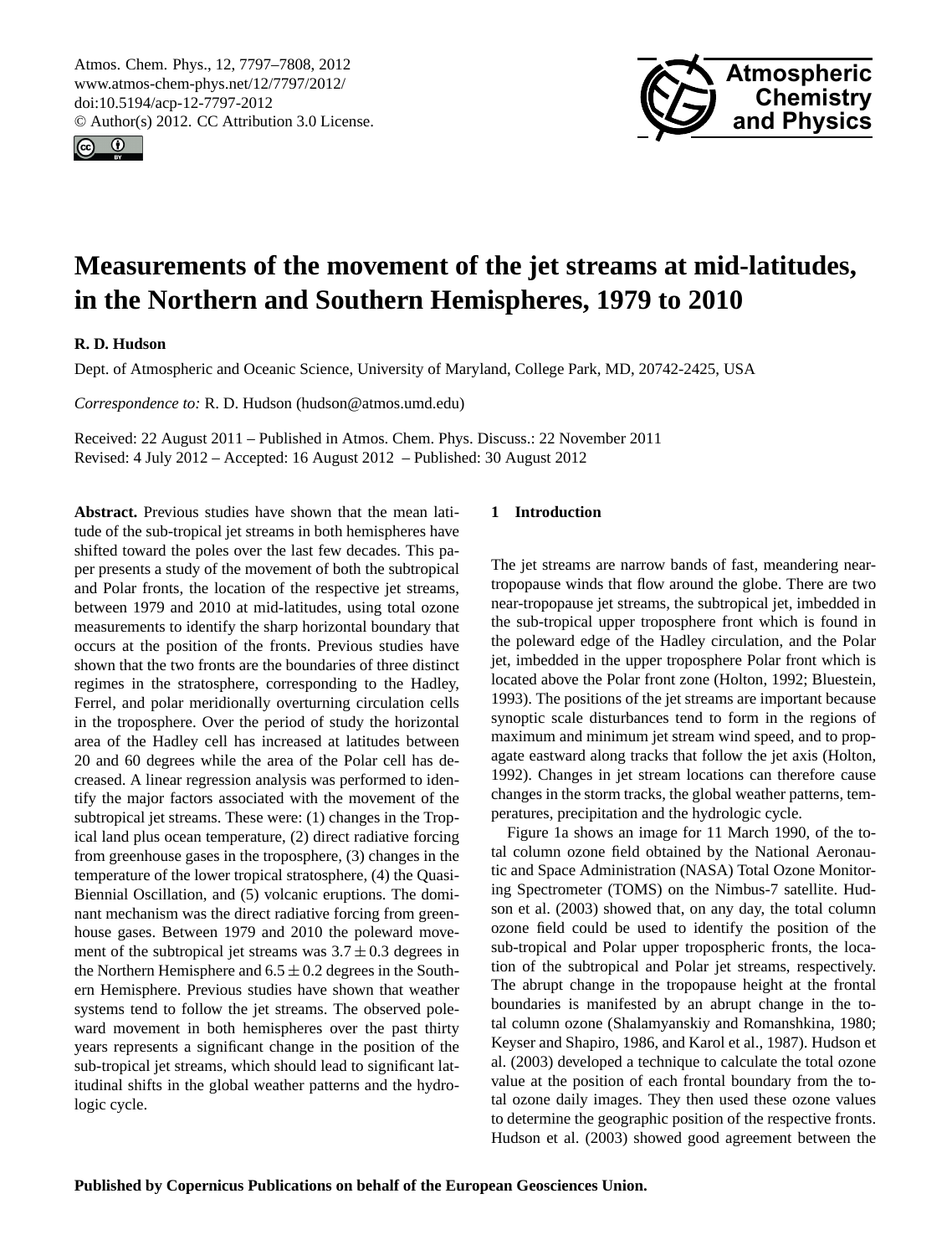

**Fig. 1. (a)** Total ozone image for 11 March 1990, from the TOMS instrument on the Nimbus-7 satellite. **(b)** Monthly average for March 1990, averaged at the pixel level. The solid blue line shows the location of the sub-tropical front, while the solid red line shows the location of the Polar front The units of the color bar are Dobson Units (1 DU = 1 millimeter atmospheres<sup>-1</sup>).

position of their calculated fronts and those derived fron the NCEP/NCAR reanalysis (Kalnay, 1996; Kistler et al., 2001) using the potential vorticity on isentropic potential temperature surfaces. The position of the fronts derived from the ozone data are marked on Fig. 1a as solid lines, red (Polar front) and blue (subtropical front). The focus of the work reported here is on the net latitude movement of the two fronts as a surrogate for the movement of the two jet streams.

Hudson et al. (2006), studied the total ozone data for the Northern Hemipshere for the period from 1979 to 2004. They found that the total ozone value associated with the center of the frontal boundary on a particular day was constant with longitude, with a slight latitude dependence. They were able to identify three distinct stratospheric regimes (Tropical, mid-latitude and Polar), separated by the subtropical and Polar fronts. Within each regime the total column ozone was almost constant, again with a slight latitude dependence. In the troposphere these regimes correspond to the Hadley, Ferrell and Polar meridional cells. Hudson et al. (2003) also showed, using rawinsonde measurements, that each regime had a distinct troposphere temperature profile. In addition, Follette-Cook et al. (2009), have shown that in the stratosphere each regime has a distinct ozone and water vapor profile below an altitude of about 25 km.

Hudson et al. (2006) examined the ozone trends within each regime and concluded that, for the Northern Hemisphere, the area of the Tropical regime had increased over the period 1979 to 2003, equivalent to a northward movement of the subtropical front of about 3 degrees latitude. Previous studies have concentrated on the widening of the Tropical belt. Fu et al. (2006) examined atmospheric temperature trends in the troposphere and stratosphere over the period from 1979 to 2005, and concluded that the sub-tropical jet stream in both hemispheres had shifted poleward by ∼1 degree latitude in both the summer and winter seasons. Hu and Fu (2007) examined the time evolution of the zonal meanmeridional mass streamfunctions from three reanalysis data sets, and the outgoing long-wave radiation, between 1979 and 2005. The three data sets used were the ERA-40 (Uppala et al., 2005), NCEP/NCAR (Kalnay, 1996; Kistler et al., 2001), and NCEP/DOE (Kanamitsu et al., 2002) respectively. Hu and Fu (2007) obtained a value for the expansion of the Tropical belt (defined as the latitude separation of the southern and northern sub-tropical fronts) between 2 and 4.5 degrees latitude. Seidel and Randel (2007) examined changes in the tropopause height derived from rawinsonde measurements and the NCAR/NCEP and ERA-40 reanalysis data sets. They found that between 1979 and 2005 the Tropical belt widened from between 3 and 8 degrees latitude. Davis and Rosenlof (2012) have recently intercompared the measurements of the Tropical width and conclude that the expansion is between 1.0 and 1.5 degrees per decade. The data sets used in the analyses discussed above are monthly averages obtained by averaging at each grid point in the data set. Figure 1b shows the plot of the average data for March 1990 for the TOMS data set which has been obtained in a similar fashion. The dominant Rossby wave structure seen in the daily data is no longer apparent.This is because the Rossby wave structure is not static, but moves eastward with time. It should be noted that Fig. 1b is similar to other displays of the Tropical width. In this paper the area of the regimes, and the mean equivalent latitudes are derived on a daily basis and then averaged over a month. The mean monthly latitude derived in this manner for March 1990 is 38 degrees, while the value derived for Fig. 1b is 34 degrees. The mean latitude seperation between the subtropical fronts in the Northern and Southern Hemispheres derived in this paper are, therefore, not the equivalent of the Tropical width. Figure 1a shows that the warm Tropical air can reach up to 60 degrees North. Of importance to climate change is the knowledge as to whether the area of the Tropical air at high latitudes has increased with time, as this would also lead to an increase in the zonal temperature at those latitudes.

As noted above, the poleward movement of the fronts implies a movement of the jet streams, which in turn implies a poleward movement of the synoptic weather patterns leading to a change in climate. It is important to understand the nature of the poleward movement of the fronts and to identify the mechanisms that are associated with this movement. This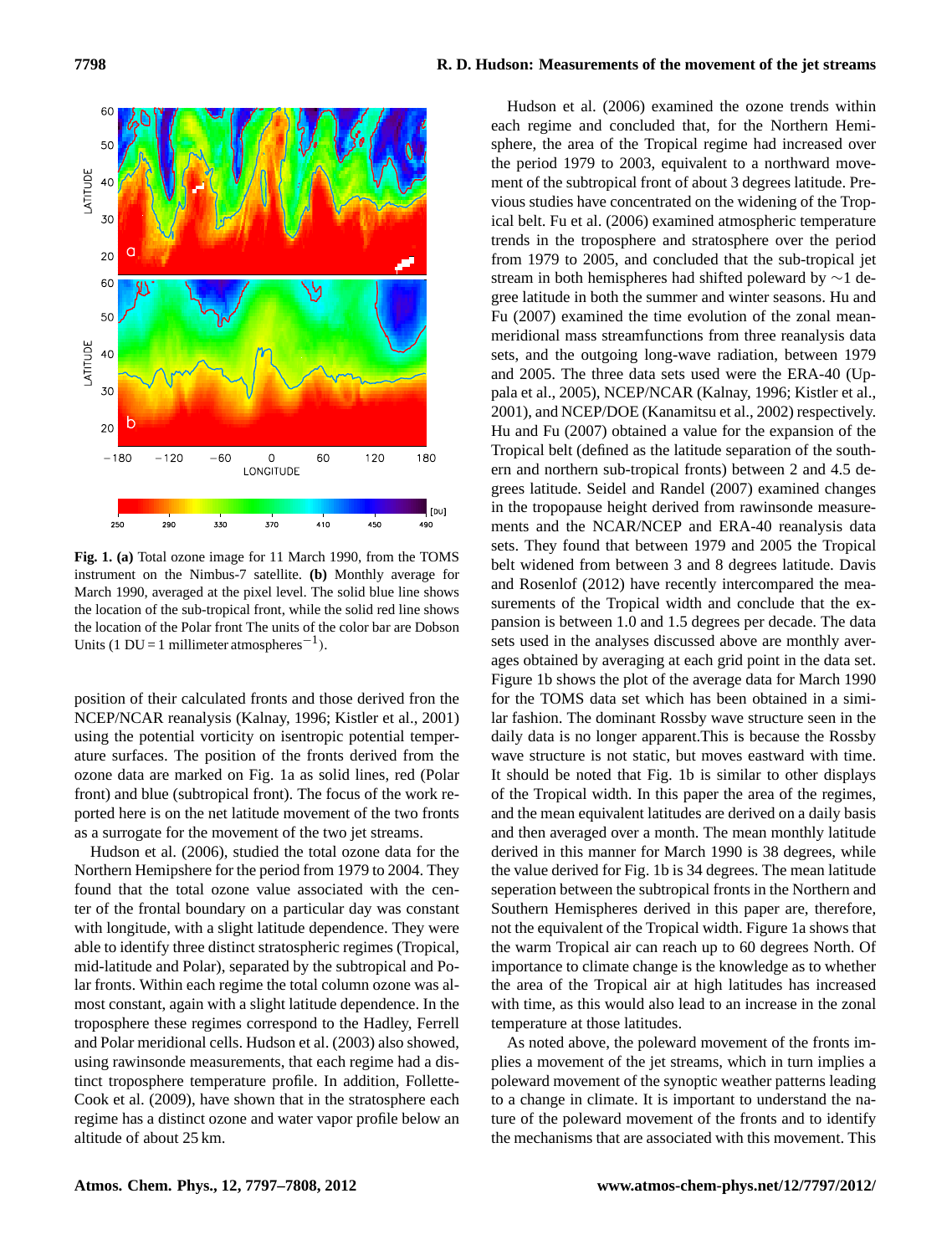

**Fig. 2.** Schematic of the total ozone values at the sub-tropical and Polar fronts for two instruments for three specific cases of a bias. **(a)** constant bias between the two data sets, **(b)** a bias that is a function of latitude (or total ozone amount), **(c)** constant bias but the total ozone value increases with latitude.

paper extends the analysis performed by Hudson et al. (2006) to both hemispheres for the time period 1979 to 2010. The study is confined to latitudes between the equator and 60°, the upper limit of 60 degrees being set by the spatial coverage of the total ozone data sets. A linear regression analysis is performed using selected climate indices that are believed to influence the movement of the fronts. Section 2 presents the sources of total ozone data used in the analysis. Section 3 outlines the method used to identify the frontal boundaries. Section 4 presents the analysis of the monthly mean equivalent latitudes, and Sect. 5 discusses the results of the analysis. Sec. 6 gives the conclusions of the paper.

# **2 Sources of the ozone data**

In order to identify the frontal boundaries one needs daily total ozone images that cover the entire globe. The daily total ozone data used in this study were obtained from four instruments: (1) TOMS on the Nimbus-7 satellite (N7-TOMS: McPeters et al, 1996), for the period 1979–1994 (2) TOMS

on the Explorer satellite (EP-TOMS: McPeters et al., 1998) for the period 1996–2006, (3) Ozone Monitoring Instrument on the AURA satellite (OMI: Bhartia et al., 2002) for the period 2004 to 2010, and (4) The Advanced Tiros-N Operational Vertical Sounder which produces the TOVS NOAA data set (Neuendorfer, 1996) for the period 1980 to 2010. The latter data set is retrieved from several National Oceanic and Atmospheric Administration (NOAA) low Earth orbit satellites using infrared radiance measurements made by the High Resolution Infrared Sounder (HIRS) at a wavelength of 9.6 microns. The TOVS NOAA data set is not archived by NOAA before 2002: for the time period 1980 to 2001 the TOVS data set produced by Muller et al. (2002), was used. This data set is designated as TOVS NEURAL.

The TOMS data sets have a spatial resolution of 1.0◦ latitude by 1.25◦ longitude, while the OMI and TOVS data sets have a spatial resolution of 1.0° latitude by 1.0° longitude. All of the data sets have missing data poleward of 60° latitude during the Polar night. The TOMS and OMI data sets are derived from measurements of the backscatter of solar ultraviolet radiation from the atmosphere and as such do not get results during the polar night. The TOVS data sets have a problem in the winter months when the Polar vortex is formed. The low values of total ozone that accompany the vortex cannot be resolved by the TOVS algorithms and are listed as missing data. For this reason the analysis of the frontal movement is limited to latitudes below 60◦ .There is a bias between the total ozone values obtained by the four instruments, which is a function of latitude, and/or total ozone amount. The TOVS NEURAL data are about two per cent lower than the TOMS data, the exact amount depending on the particular instruments used, while the OMI data are about one per cent higher. As will be discussed later, the bias between the data sets does not affect the derivation of the geographic location of the fronts.

The TOVS NOAA data set differs from the other data sets in two important ways. The day as defined in the TOVS NOAA data goes from 0Z to 0Z, while in the other data sets it goes from dateline to dateline. The geographic locations of the TOVS NOAA data are at the latitude/longitude grid points, with dimensions of [181, 360]. For the other instruments the ozone values are the average within the box defined by the grid points and have the dimensions of [180, 288] for TOMS and [180, 360] for OMI and TOVS NEURAL. The TOVS NOAA data used in this analysis were first reformulated to match the other data sets. This procedure did not involve removing the bias in the original total ozone data.

#### **3 Determination of the ozone boundaries**

The method used to determine the latitude and longitude of the fronts for each day from the total ozone data is described in Hudson et al. (2003, 2006). The total ozone data are used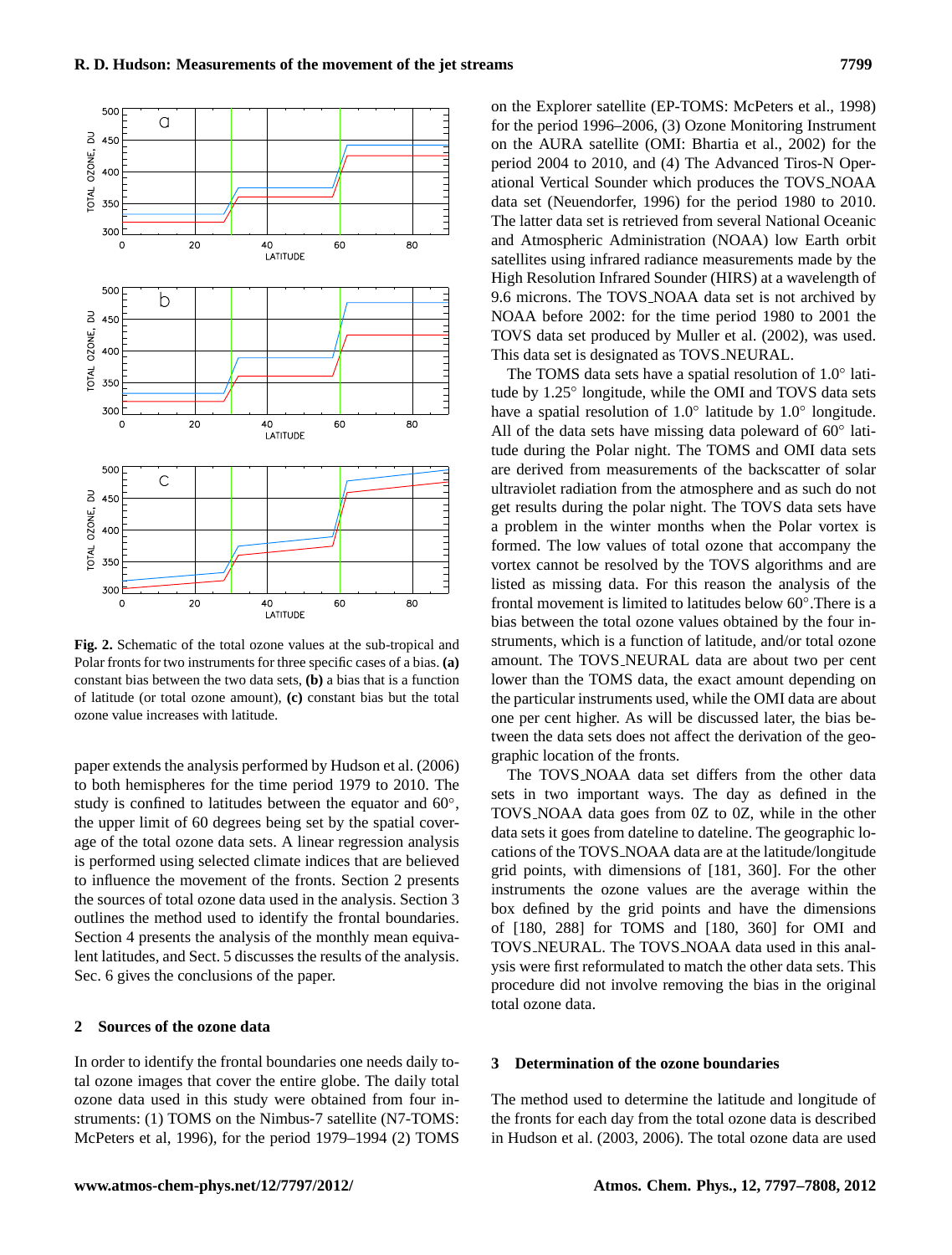

**Fig. 3.** Derived ozone boundaries from TOMS (red stars), TOVS (blue stars), and OMI (black stars). Data used is for the Northern Hemisphere on the 11 of each month in 2005. On each panel the upper set is for the Polar front, the lower set is for the subtropical front. The solid line is the best fit, using all three instruments, for the subtropical front (black) and the Polar front (red).

to determine the geographic coordinates of the fronts by locating the position of the increase in the total ozone amount due to the decrease in the tropopause height associated with the fronts. Figure 2 shows a schematic of the total ozone values at the fronts and compares the values for two instruments for three specific cases of a bias. Figure 2a shows the case when there is a constant bias between the two data sets, Fig. 2b shows a case where there is a bias that is a function of latitude (or total ozone amount), and Fig. 2c shows a case where the total ozone value increases with latitude. The latter case is observed typically for the winter months, indicating a drop in the tropopause height with latitude. The quantity that is retrieved from the analysis is the total ozone value at the center of the increase at the boundary. Although the value of the total ozone at the boundary differs for each instrument, the geographic coordinate of the boundary does not. A contour program is used to delineate the frontal boundaries and, as long as the particular derived ozone boundary value for that particular instrument is used on that instrument's data set, the geographic coordinates of the boundary should be independent of any observed bias including a long-term trend in the ozone data.

In 2005 EP-TOMS, TOVS and OMI overlap in their data coverage. Figure 3 compares the derived values of total ozone that correspond to the boundaries of the fronts for the eleventh day of March, June, September, and December of 2005. For these days only a correction has been applied to remove the bias between the data sets. The agreement between the values from each instrument is excellent, and the differences shown in Fig. 3 lead to a maximum error in the determination of the mean latitude of the frontal boundary of 0.2 degrees, which is less than the spatial resolution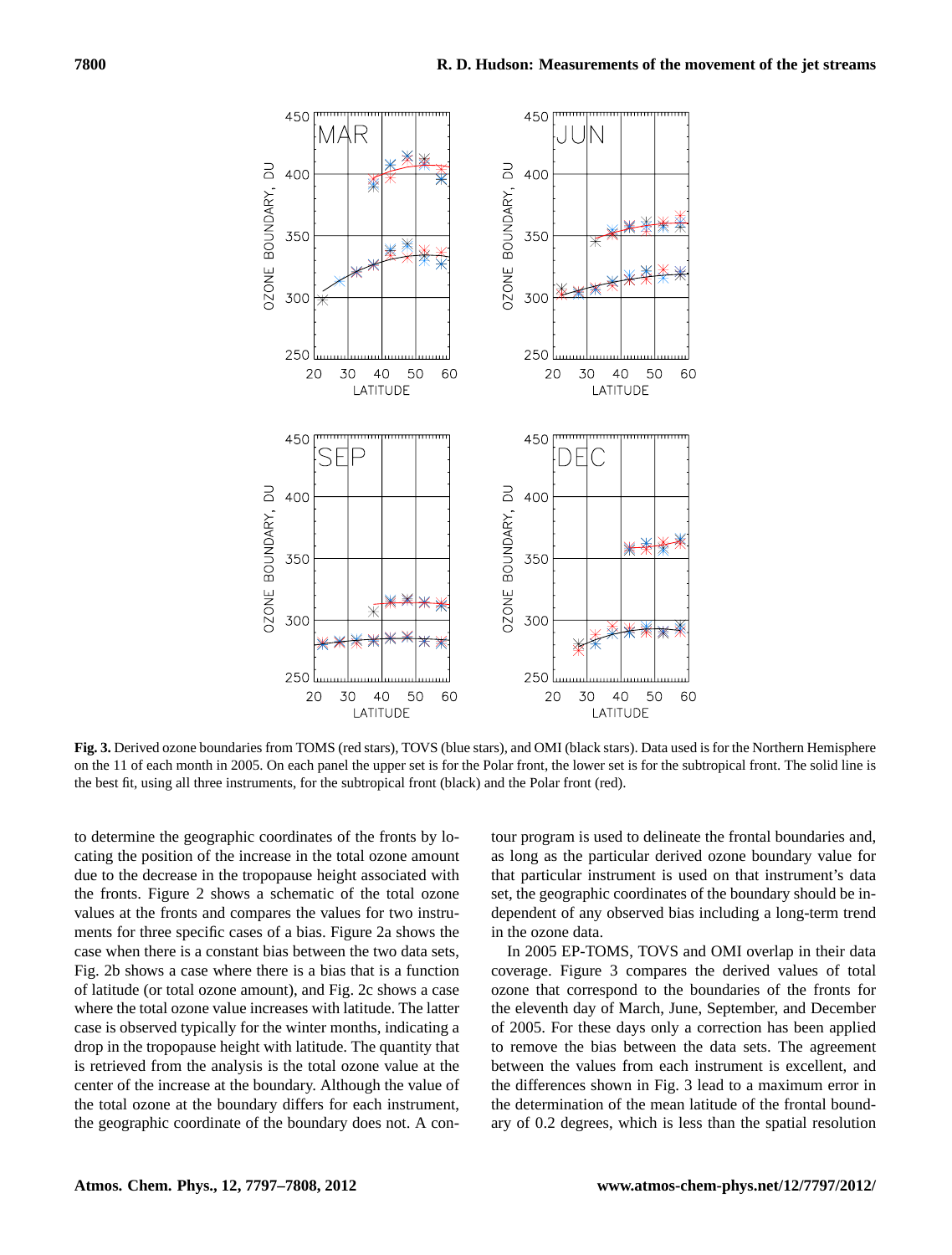

**Fig. 4.** Monthly mean equivalent latitude of the subtropical and Polar fronts for the Northern Hemisphere (upper panel) and the Southern Hemisphere (lower panel) for the region between the equator and 60◦ latitude.

of the instruments. In general at least two instrument data sets can be used to derive the position of the frontal boundaries, the exception being between 1993 and 1996, when TOVS NEURAL was the only data set available.

The spatial resolution of the total ozone data introduces an error in the determination of the latitude and longitude of the fronts. However the area of each regime can be determined with much greater accuracy. The boundaries derived from the total ozone data were used to obtain the areas of the three regimes between the equator and 60 degrees latitude (see Hudson et al, 2003, 2006 for details). The areas were calculated for each day, and then converted to an equivalent latitude. For the subtropical front, the equivalent latitude is defined as the latitude at which the zonal area from the equator to that latitude is equal to the area of the Tropical regime. For the Polar front, the area used is the sum of the Tropical and mid-latitude regimes. It should be noted that the equivalent latitude, as defined, is area weighted .



**Fig. 5.** Comparison of the measured monthly mean equivalent latitude of the subtropical front (red line) and the best fir from the regression analysis (black line) for the Northern and Southern Hemispheres. The blue line is a plot of the difference (measuredminus the best fit).

The monthly average used in the analysis is the mean value of the daily values for that month. The error in the monthly average used in the analysis is the standard error of the mean which includes auto-correlation. Figure 4 shows the monthly mean equivalent latitude as a function of time from 1979 to 2010 for the two fronts for the Northern and Southern Hemispheres respectively. The upper latitude of 60°, determined by the measurements, imposes an artificial cap on the area of the Polar regime and hence on the monthly mean equivalent latitude of the Polar front, as is shown in Fig. 4. This limits the usefulness of the data in understanding the movement of the Polar front. The 60◦ limit also imposes a cap on the area of the Tropical regime, but the monthly mean equivalent latitude of the subtropical front is at 35◦ , and the impact is much smaller.

## **4 Analysis of the monthly mean equivalent latitudes**

Lu et al., 2009, studied the possible causes of the widening of the Tropical belt. They identified four mechanisms of forcing, (1) sea surface temperature, (2) direct radiative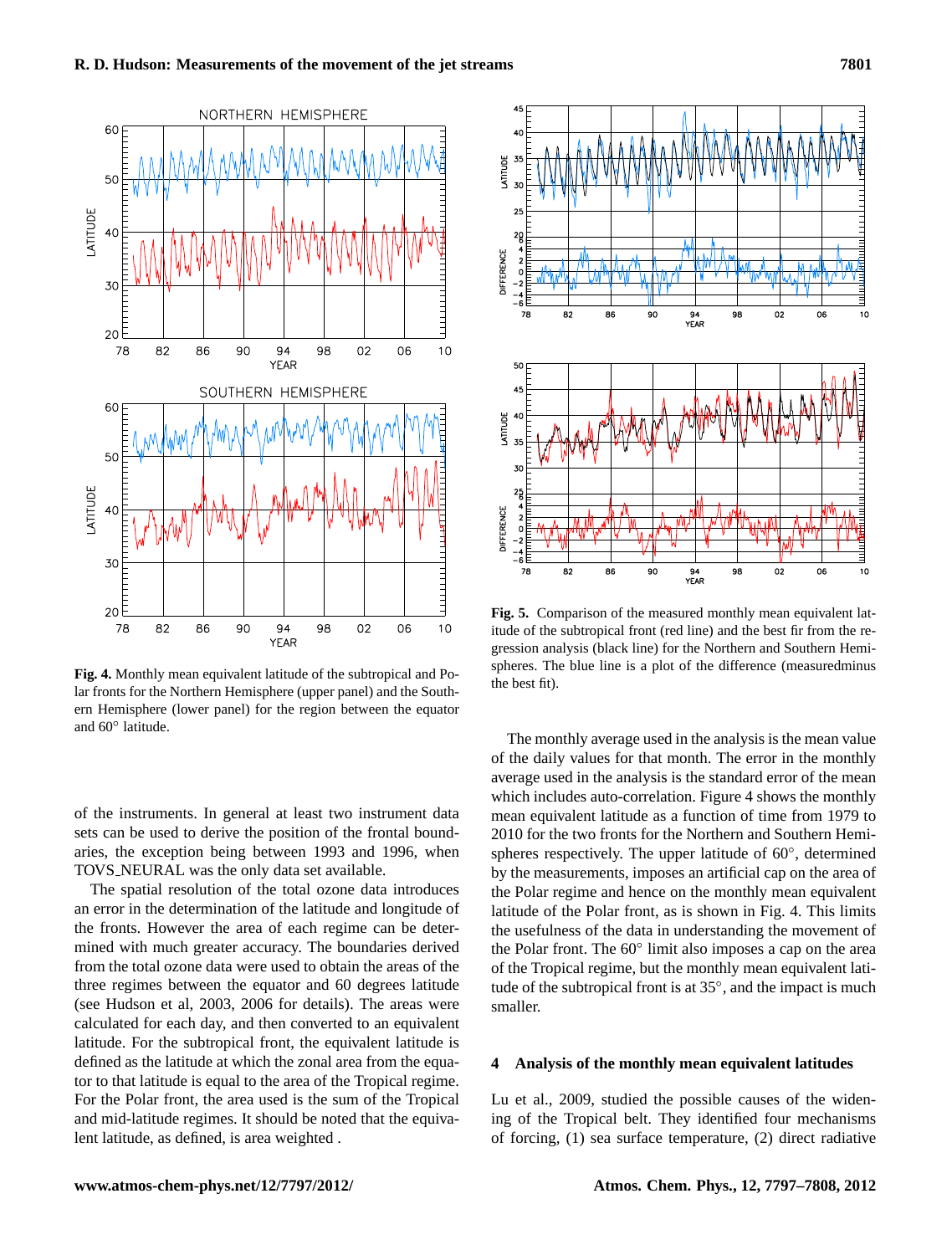

**Fig. 6.** Comparison between the best fit (blue line) for each climate index compared to the residual (red line) obtained from a regression analysis of the monthly mean equivalent latitude performed without that climate index: **(a)** (N and S) for RADF, **(b)** (N and S) for TEMP, **(c)** (N and S) for ERSST, and **(d)** (N snd S) for QBO.

forcing from greenhouse gases in the troposphere, (3) temperature changes in the lower Tropical stratosphere due to radiative forcing, from greenhouses gases, volcanic aerosols, and changes in the stratospheric ozone concentration, and (4) variations in total solar irradiance (solar constant). In order to quantify the contributions of each of these mechanisms to the monthly mean equivalent latitude, the data were analyzed using a linear regression routine (Press et al., 1992 ). For the reasons discussed in Sect. 3, the regression analysis has been applied only to the monthly mean equivalent latitude of the subtropical front.The monthly errors of the mean for the equivalent latitudes, determined from the daily equivalent latitudes, were explicitly introduced into the routine and are reflected in the errors quoted for the regression constants.

Four climate indices were used in the linear regression analysis; Tropical land plus ocean surface temperature (referred hereafter as ERSST), radiative forcing in the troposphere (RADF), the lower stratosphere temperature in the tropics (TEMP) and the quasi-biennial oscillation (QBO). The ERSST used was the extended reconstruction sea surface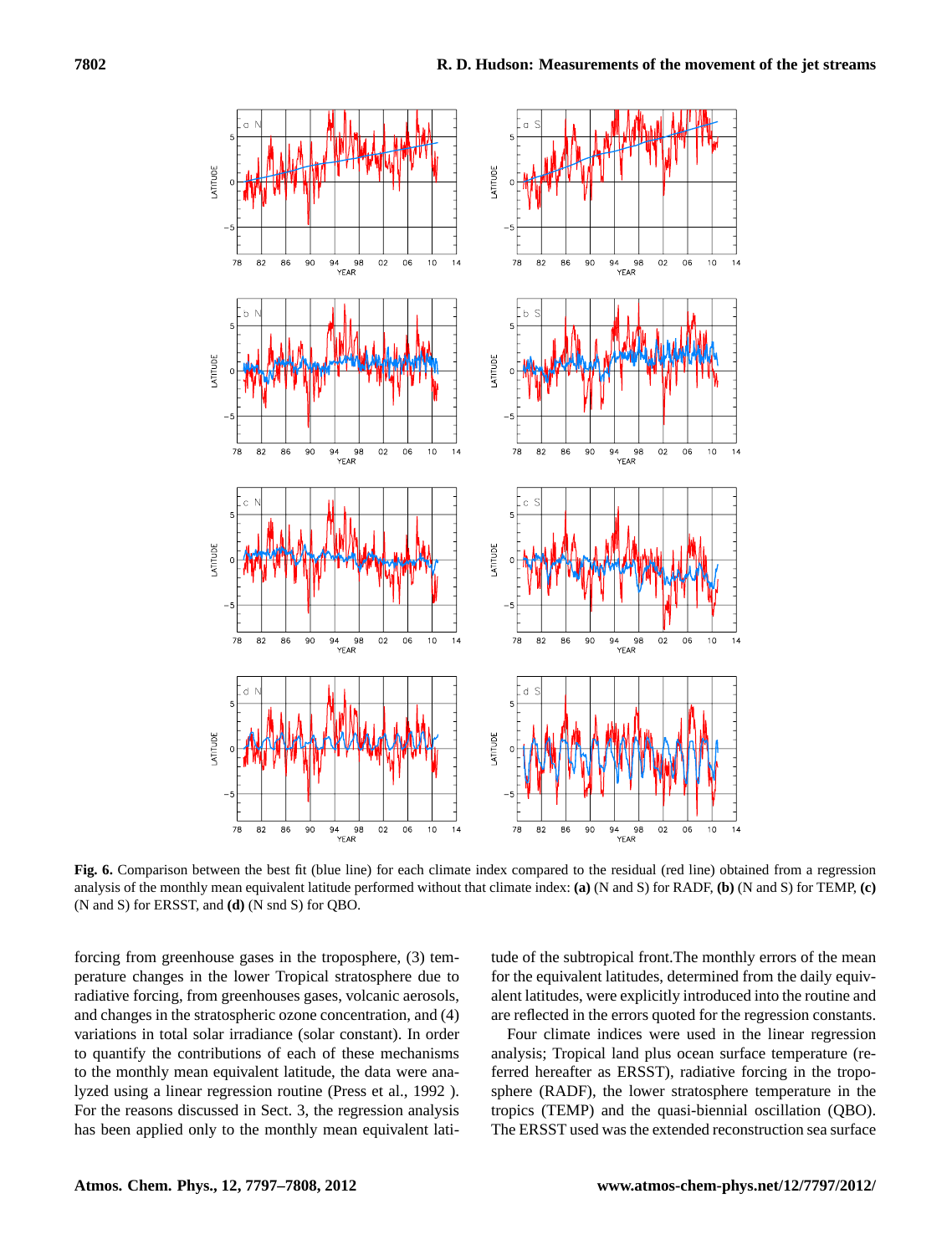

**Fig. 7.** Contribution of each climate index to the monthly mean equivalent latitude. The red lines are the results for the Southern Hemisphere, the blue for the Northern Hemisphere: **(a)** results for those seasonal terms with an amplitude independent of time, **(b)** results for those seasonal terms with a time dependent amplitude, **(c)** results for the RADF index, **(d)** results for the TEMP index, **(e)** results for the ERSST index, **(f)** results for the QBO index.

temperature anomaly (ERSST.v3b, Smith et al., 2008) for both land and ocean covering the latitude range 0 to  $30°$  N and 0 to 30° S. This index is based on measurements and should include the effect of any change in the solar irradiance and radiative forcing. For RADF, the NOAA annual greenhouse gas index (AGGI, Hoffman et al., 2006) was used. The TEMP index chosen was the Tropical temperature anomaly based on rawinsonde measurements (RATPAC, Free et al., 2005). This data set lists results at several pressure levels.

It was found that the data for 50 mb gave the best fit. As TEMP is based on measurements it should include the effect of volcanic eruptions, solar irradiance and radiative forcing in the lower stratosphere, and additional indices for these effects are not needed. The QBO index was obtained from the NOAA Physical Sciences Division, Earth System Research Laboratory [\(www.esrl.noaa.gov/psd/data/correlation/](www.esrl.noaa.gov/psd/data/correlation/qbo.data) [qbo.data\)](www.esrl.noaa.gov/psd/data/correlation/qbo.data), and is based on the zonal average of the 30 mb wind at the equator.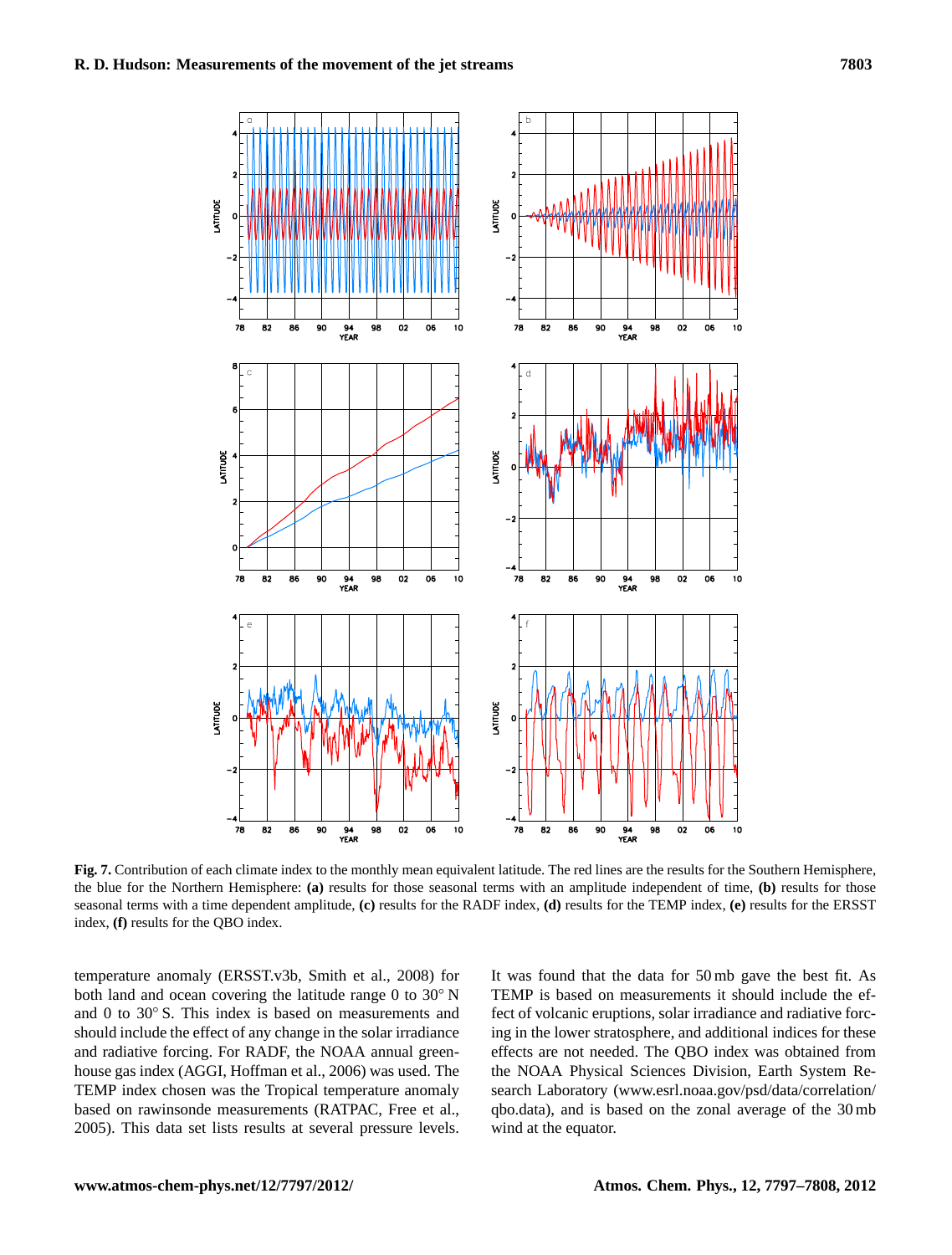

**Fig. 8.** The annual average fractional areas for the Tropical, mid-latitude, and Polar regimes versus time for both hemispheres, for 4 latitude bands. The Tropical regime is shown as the red stars; the midlatitude regime as the green stars, and the Polar regime as the blue stars.

Two seasonal terms (annual and semi-annual) are included, each with a sine and a cosine component. The semiannual term arises from changes in the solar irradiance at the equator which has a maximum at both the spring and autumnal equinox. The annual term reflects the movement of the inter-Tropical convergence zone (ITCZ) and solar irradiance at higher latitudes which has a maximum at the summer solstice. An examination of Fig. 4 shows that for the Southern Hemisphere, the amplitude of the seasonal terms increases with time, the dependence being almost linear with time. In the regression analysis the amplitude was assumed to have a dependence on RADF in both hemispheres. In all eight terms were included in the analysis to represent the seasonal terms. The quantities used in the regression analysis to study the movement of the subtropical front were the change in the monthly mean equivalent latitude versus the change in the indices since January 1979.

Figure 5 shows the results of the regression analysis for the Northern and Southern Hemispheres. Each panel displays the measured data, the best fit from the regression analysis, and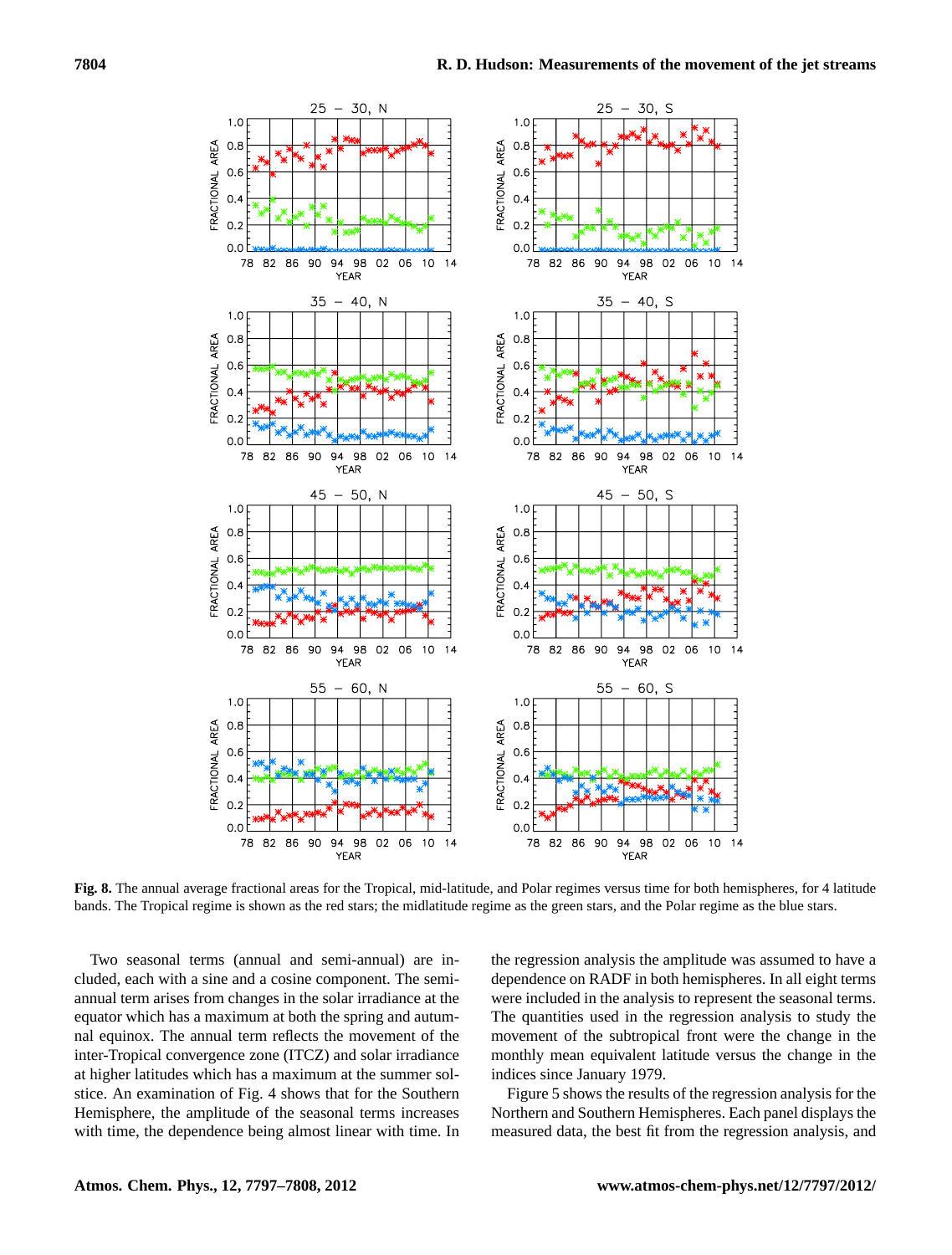

**Fig. 9.** Monthly mean equivalent latitude versus time for the subtropical front after the seasonal and QBO contributions have been removed. The solid black line shown for each hemisphere is the result of a linear fit, including measurement errors, to the revised data.

the difference between the measured data and the best fit. The errors in the equivalent latutitude (see Sect. 3) are propagated through the regression analysis to determine the final error of the fit and the error in the individual indices

Table 1 gives the values of the regression constants and their associated errors. The errors quoted are  $2\sigma$ . Figure 6 shows a comparison of the measured data with a sequential fit to the climate indices. In the first set of panels (N and S) only the annual terms were included in the regression analysis. The residual (measurement-fit) is shown in red. The regression analysis was then run for the annual terms plus RADF. The blue line is the contribution from RADF to the new overall fit. In the second set of panels the red line is the residual for the annual terms plus RADF. The regression analysis was then run for the annual terms plus RADF plus TEMP; the blue line being the contribution of TEMP. This process was repeated for the other panels, adding the other indices sequentially. The purpose of Fig. 6 is to give an idea of the quality of the fit. It should be noted that each set of

**Table 1.** Constants of the regressions analysis for the Northern and Southern Hemisphere. The errors are  $2\sigma$ .

| Index                  | Constant-N | Error-N | Constant-S | Error-S |
|------------------------|------------|---------|------------|---------|
| Temperature            | $-1.1$     | 0.2     | $-.72$     | 0.07    |
| Radiative forcing      | 3.6        | 0.5     | 5.2        | 0.3     |
| <b>ERSST</b>           | $-2.6$     | 0.6     | $-4.9$     | 0.4     |
| <b>OBO</b>             | 0.047      | 0.008   | 0.12       | 0.05    |
| $\sin(\omega t)$       | 0.50       | 0.15    | $-1.0$     | 0.2     |
| $Cos(\omega t)$        | 3.8        | 0.3     | 0.92       | 0.2     |
| $Sin(2\omega t)$       | $-0.6$     | 0.3     | $-.04$     | 0.2     |
| $Cos(2\omega t)$       | 0.48       | 0.3     | 0.10       | 0.18    |
| RADF* $Sin(\omega t)$  | $-0.43$    | 0.4     | 3.3        | 0.3     |
| RADF* $Cos(\omega t)$  | $-0.48$    | 0.4     | 0.69       | 0.3     |
| RADF* $Sin(2\omega t)$ | $-0.40$    | 0.4     | 0.68       | 0.3     |
| RADF* $Cos(2\omega t)$ | $-0.33$    | 0.5     | 0.30       | 0.3     |

panels does not represent the full set of indices except for the last.

Figure 7 shows the contributions of each index to the overall fit for both hemispheres. Figure 8 shows the annual average fractional area of the three regimes from 1979 to 2010 for four latitude bands,  $25^{\circ} - 30^{\circ}$ ,  $35^{\circ} - 40^{\circ}$ ,  $45^{\circ} - 50^{\circ}$  and  $55^{\circ} -$ 60◦ . Table 2 gives the slope of a linear fit including meaurement erros (Press et al., 1992) to these fractional areas for each regime expressed as a percentage. The errors in table 2 are  $2\sigma$ .

In order to calculate the overall movement of the subtropical fronts over the 32 yr time period, the effect of the seasonal and QBO terms, which are periodic, was first removed from the latitude data for each hemipshere. The results are shown in Fig. 9. The solid line in each panel of Fig. 9 is the result of a linear fit, including measurement errors (Press et al., 1992).

#### **5 Discussion**

#### **5.1 Regression analysis**

The difference plot for the Northern Hemisphere shown in Fig. 4 shows a distinct rise after 1992. The rise shows a strong corelation with the Mount Pinatubo eruption which occurred in June, 1991. A similar peak can be seen after the El Chichon eruption in April, 1982. A comparison with calculated values for the volcanic radiative forcing made by Ammann et al. (2003) shows good agreement with the shape of the difference plot, but with a lag between the radiative forcing and the movement of the front of 15 months. If the effect of the two volcanos is removed from the difference data then the difference plot is almost constant with time. An examination of the monthly mean equivalent latitude for the Northern Hemisphere appears to indicate a step change around 1990. This step change arises from the combined effect of TEMP, ERSST, QBO and the volcanic eruptions.

As noted earlier the only seasonal terms of significance were the annual and semi-annual terms. The overall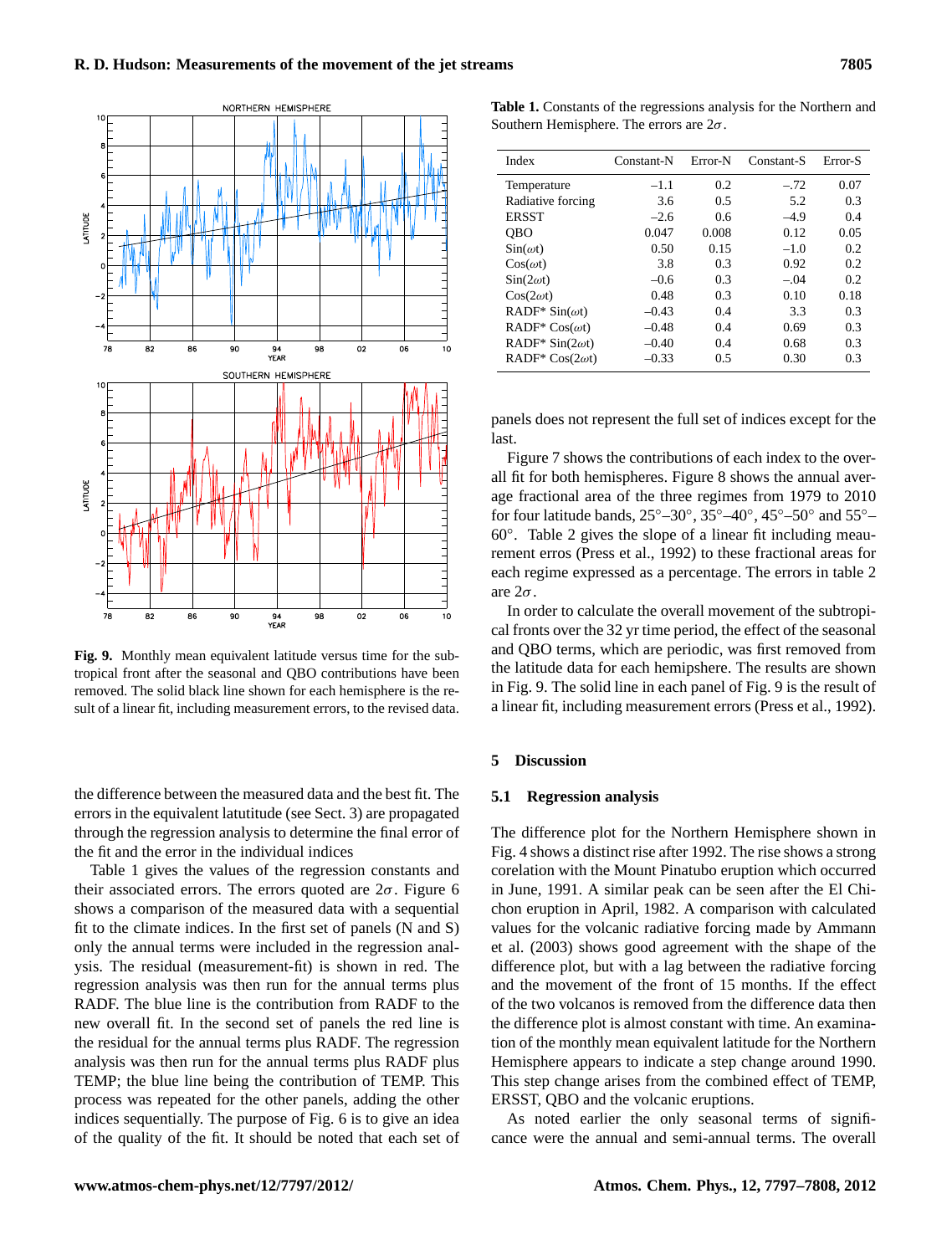| LatitudE<br>Band | Regime      | North %<br>Change/Dec | Error | South %<br>Change/Dec | Error |
|------------------|-------------|-----------------------|-------|-----------------------|-------|
| $25 - 30$        | Tropical    | 2.43                  | 0.28  | 2.95                  | 0.22. |
|                  | Midlatitude | $-3.11$               | 0.22  | $-4.16$               | 0.16  |
|                  | Polar       |                       |       |                       |       |
| $30 - 35$        | Tropical    | 5.17                  | 0.30  | 5.96                  | 0.26  |
|                  | Midlatitude | $-4.25$               | 0.26  | $-6.48$               | 0.24  |
|                  | Polar       |                       |       |                       |       |
| $35 - 40$        | Tropical    | 5.26                  | 0.24  | 5.80                  | 0.24  |
|                  | Midlatitude | $-1.8$                | 0.28  | $-4.58$               | 0.26  |
|                  | Polar       | $-0.96$               | 0.10  | $-1.48$               | 0.06  |
| $40 - 45$        | Tropical    | 3.82                  | 0.20  | 4.06                  | 0.24  |
|                  | Midlatitude | $-.451$               | 0.28  | $-2.82$               | 0.29  |
|                  | Polar       | $-2.67$               | 0.18  | $-2.04$               | 0.12  |
| $45 - 50$        | Tropical    | 2.57                  | 0.16  | 4.00                  | 0.24  |
|                  | Midlatitude | 1.40                  | 0.30  | $-1.92$               | 0.28  |
|                  | Polar       | $-3.29$               | 0.24  | $-3.51$               | 0.18  |
| $50 - 55$        | Tropical    | 3.53                  | 0.12  | 5.05                  | 0.20  |
|                  | Midlatitude | 2.48                  | 0.30  | 0.092                 | 0.28  |
|                  | Polar       | $-4.62$               | 0.14  | $-4.83$               | 0.24  |
| $55 - 60$        | Tropical    | 4.08                  | 0.11  | 5.96                  | 0.22  |
|                  | Midlatitude | 2.05                  | 0.32  | 0.02                  | 0.30  |
|                  | Polar       | $-3.79$               | 0.30  | $-8.29$               | 0.24  |
|                  |             |                       |       |                       |       |

**Table 2.** Increase/decrease of the area of the regimes for the Northern and Southern Hemisphere for 5 degree latitude bands between 25 and 60◦ . The change is expressed as the per cent change per decade. The errors are 2σ.

contribution of the seasonal term with a constant amplitude is shown in Fig. 7a and that for the amplitude proportional to RADF is shown in Fig. 7b. Over the course of a year the range of the amplitude of the constant seasonal term is 7.8◦ in latitude for the northern subtropical front and 2.6 degrees for the southern subtropical front. In the Southern Hemisphere the range of the RADF dependent amplitude has increased by  $7.1°$  from 1979 to 2010, while that for the Northern Hemispohere has increased by 1.4 degrees. For the Northern Hemisphere the maximum of the constant annual term occurs in January while for the Southern Hemisphere it occurs in November. The semi-annual term peaks in June and December in both the Northern and Southern Hemispheres. The maximum of the RADF dependent annual term occurs in August for the Northern Hemisphere, and March for the Southern Hermisphere. The RADF semi-annual term peaks in October and April in the Northern Hemisphere, August and February in the Southern Hemisphere. The sum of the seasonal terms peaks in November/December in the Northern Hemispehere and in March in the Southern Hemisphere.

Figures 6a and 7c show the dependence of the latitude of the subtropical front on the tropospheric radiative forcing. The effect is large and is positive. Over the period of the study the subtropical front has moved by 4.2◦ in the Northern Hemisphere and 6.9° in the Southern Hemisphere.

Figures 6b and 7d show the effect of temperature change in the lower stratosphere on the movement of the fronts. Over the past 30 years the effect has introduced a latitude shift of about 1◦ in the Northern Hemisphere and 1.5 degrees in the Southern Hemisphere. This implies that a cooling of the lower stratosphere moves the front towards the pole, in agreement with the theoretical analysis of Lu et al. (2009).

Figures 6c and 7e show the dependence of the frontal movement on the Tropical land and ocean mean temperature anomaly (0 to 30◦ latitude). An increase in the value of the ERSST leads to a decrease in the latitude of the subtropical front by about 2 degrees in the Southern Hemisphere and 0.5 degrees in the Northern Hemisphere. The latitude shift has the same sign as the results obtained by Lu et al., 2009. Figure 5d and 6f show the dependence on the QBO. There is a much stronger dependence in the Southern Hemisphere than in the Northern Hemisphere. An increase in the QBO leads to an increase in the latitude of the subtropical front. Over a typical QBO cycle the front moves about 1.5◦ in the Northern Hemisphere, and 3.5° in the Southern Hemisphere.

# **5.2 Latitude bands**

Figure 8 and Table 2 show that the fractional area of the tropical regime has increased from 1979 to 2010 at all latitude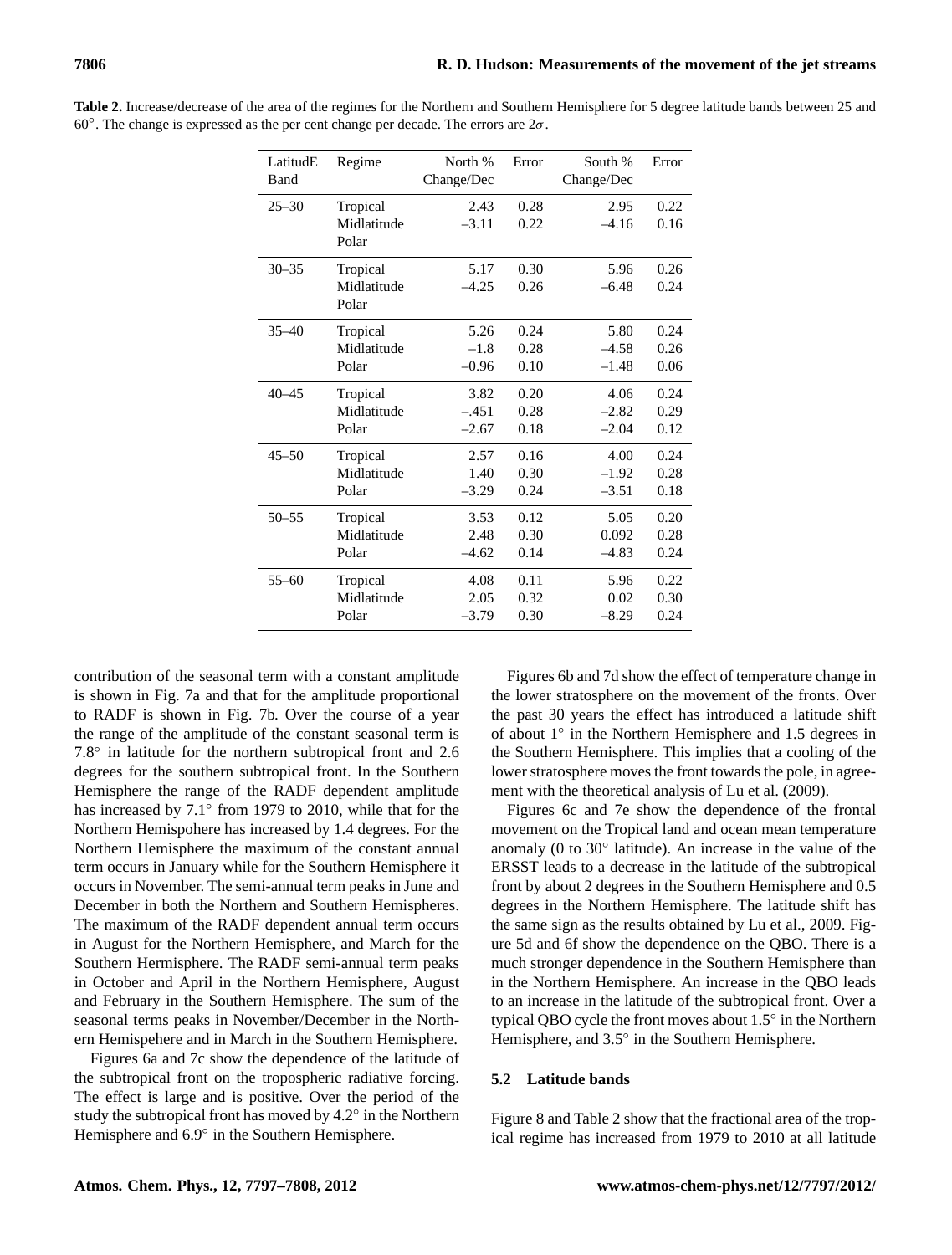bands in both hemipsheres. The area of the mid-latitude regime in the Northern Hemipshere decreases at latitudes less than 45 degrees, and increases at latitudes greater than 45 degrees. In theSouthern Hemipshere, the area of the midlatitude regime decrerases at all latitudes. The area of the polar regime decreases at all latitudes in both hemispheres.

As noted before, Hudson et el., 2003, showed that each regime had a distinct troposphere temperature profile over a large latitude range. The global temperature changes discussed in the Intergovermental Panel on Climate Change 2007 assessment report, AR4 (IPCC, 2007) are based on zonal averages. Let the mean ground temperature within the latitude zone, for the Tropical regime be defined as  $T_t$ , for the mid-latitude regime as  $T<sub>m</sub>$ , and for the Polar regime as  $T_p$ . Then the mean zonal temperature, T, is given by:

$$
T = T_{t} \times A_{t} + T_{m} \times A_{m} + T_{p} \times A_{p}
$$
 (1)

Where  $A_t$ ,  $A_m$  and  $A_p$  are the fractional areas of the regimes within the latitude zone such that:

$$
A_{t} + A_{m} + A_{p} = 1.0.
$$
 (2)

In general  $T_t > T_m > T_p$  and thus an increase in  $A_t$  and a decrease in  $A_m$  and  $A_p$  will lead to an increase in T. This trend will contribute to the overall observed temperature trend.

### **6 Conclusions**

Between 1979 and 2010 the subtropical front has moved poleward by  $3.7 \pm 0.3$  degrees in the Northern Hemisphere and  $6.5 \pm 0.2$  degrees in the Southern Hempisphere. As mentioned in Sect. 1, Seidel and Randel (2007) performed a study of the expansion of the tropical belt using tropopause height measurement from rawinsondes. They obtained an expansion of from 5 to 8 degrees from the rawinsonde data. This result has been critisized by Birner, 2010. For innapropriate use of absolute thresholds to define the tropical boundaries. The tropopause heights used in the analysis of Seidel and Randel (2007) are equivalent to the picture shown in Fig. 1a not b. At each rawinsonde station they would encounter, with time, distinctly different tropopause heights, of the order of 16 km within the Hadley cell, 12 km within in the Ferrel cell and 8 km within the Polar cell, as the Rossby waves move around the globe. These changes are well outside any experimental error in the rawinsonde data. For the period from 1979 to 2005 the latitude difference between the Northern and Southern sub-tropical fronts obtained from the total ozone data has increased by 8.3 degrees, at the upper limit of the range of 3–8 degrees obtained by Seidel and Randel (2007).

A regression analysis was preformed consisting of terms for Tropical land plus ocean surface temperaature, radiative forcing in the troposphere, the lower stratosphere temperature in the tropics and the quasi-biennial oscillation. Of these

four indices, the radiative forcing made the largest contribution to the poleward movement. Weather systems tend to follow the jet streams which are imbedded in the fronts. Hence a poleward movement of the fronts leads to a net movement of the weather patterns towards the poles. IPCC (2007), reports a shift in the storm track locations, increased storm activity accompanied by a decrease in storm numbers over the past thirty years. The observed poleward movement in both hemispheres over the past thirty years represents a significant change in the position of the jet streams, which should lead to significant latitudional shifts in the global weather patterns, temperatures, precipitation and the hydrologic cycle.

*Acknowledgements.* The author wishes to thank the editor and the reviewers for their insightful comments and criticisms. The author wishes to acknowledge helpful comments from M. Andrade, and T. Canty, who kindly agreed to read an earlier version of the manuscript.

Edited by: T. J. Dunkerton

#### **References**

- Archer, C. and Caldiera, K.: Historical trends in the Jet Streams, Geophys. Res. Lett., 35, L08803, doi:1029/2008GL033614, 2008.
- Amman, C. M., Meehl, G. A., Washington, W. M., and Zander, C. S.: A monthly and latitudionally varying volcanic forcing data set in simulations of the 20th century climate, Geophys. Res. Lett., 30, 1657, doi:1029/2003GL016875, 2003.
- Birner, T.: Recent widening of the tropical belt from global tropopause statistics: Sensitivities, J. Geophys. Res., 115, D23109, [doi:10.1029/2010JD014664,](http://dx.doi.org/10.1029/2010JD014664) 2010.
- Bluestein, H. B.: Synoptic-Dynamic Meteorology in Midlatitudes, Vol. 2, Observations and Theory of Weather Systems, 594 pp., Oxford Univ. Press, New York, USA, 1993.
- Davis, S. and Rosenlof, K.: A Multidiagnostic Intercomparison of Tropical-Width Time Series Using Reanalysis and Satellite Observations, J. Climate, 25, 1061–1078, [doi:10.1175/JCLI-D-11-](http://dx.doi.org/10.1175/JCLI-D-11-00127.1) [00127.1,](http://dx.doi.org/10.1175/JCLI-D-11-00127.1) 2012.
- Follette-Cook, M. B., Hudson, R. D., and Nedoluha, G. E.: Classification of Northern Hemisphere stratospheric ozone and water vapor profiles by meteorological regime, Atmos. Chem. Phys., 9, 5989–6003, [doi:10.5194/acp-9-5989-2009,](http://dx.doi.org/10.5194/acp-9-5989-2009) 2009.
- Free, M., Seidel, D. J., Angell, J. K., Lanzante, J., Durre, I., and Peterson, T. C., Radiosonde Atmospheric Temperature Products for Assessing Climate (RATPAC): A new data set of large-area time series, J. Geophys. Res., 110, D22101, [doi:10.1029/2005JD006169,](http://dx.doi.org/10.1029/2005JD006169) 2005.
- Fu, Q., Johanson, C. M., Wallace, J. M., and Reichler, T., Enhanced Mid-Latitude Tropospheric Warming in Satellite Measurements, Science, 312, 1179, doi 10.1126/science.1125566, 2006.
- Hoffman D. J., Butler, J. H., Dlugokencky, E. J., Elkins, J. W., Masarie, K., Montzka, S. A., and Tans, P., The role of carbon dioxide in climate forcing from1979 to 2004: Introduction of the Annual Greenhouse Gas Index, Tellus B, 58B, 614–619, 2006.